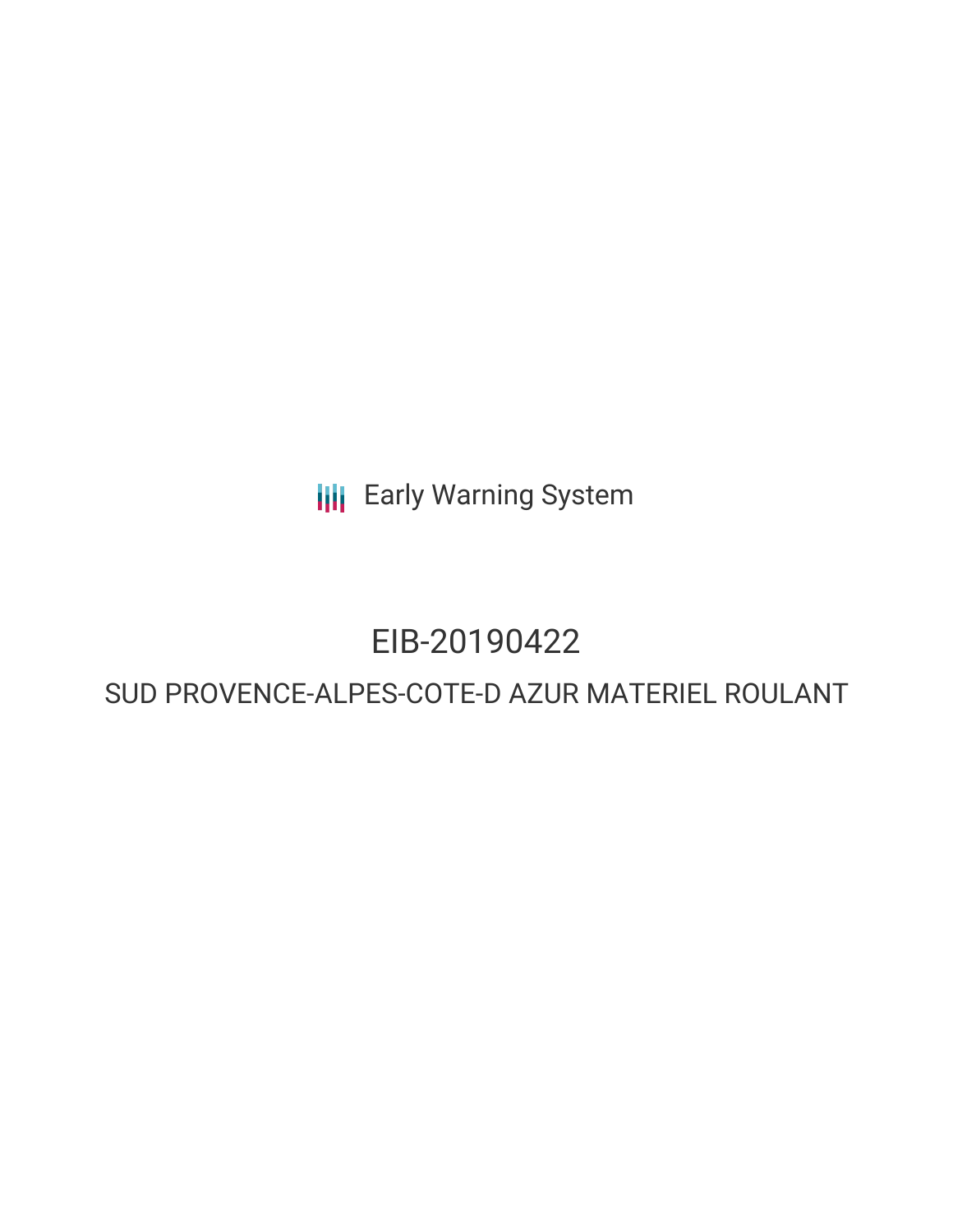### **Quick Facts**

| <b>Countries</b>               | France                            |
|--------------------------------|-----------------------------------|
| <b>Financial Institutions</b>  | European Investment Bank (EIB)    |
| <b>Status</b>                  | Proposed                          |
| <b>Bank Risk Rating</b>        | U                                 |
| <b>Borrower</b>                | REGION PROVENCE-ALPES-COTE-D'AZUR |
| <b>Sectors</b>                 | Transport                         |
| <b>Investment Type(s)</b>      | Loan                              |
| <b>Investment Amount (USD)</b> | $$21.53$ million                  |
| <b>Loan Amount (USD)</b>       | \$21.53 million                   |
| <b>Project Cost (USD)</b>      | $$43.06$ million                  |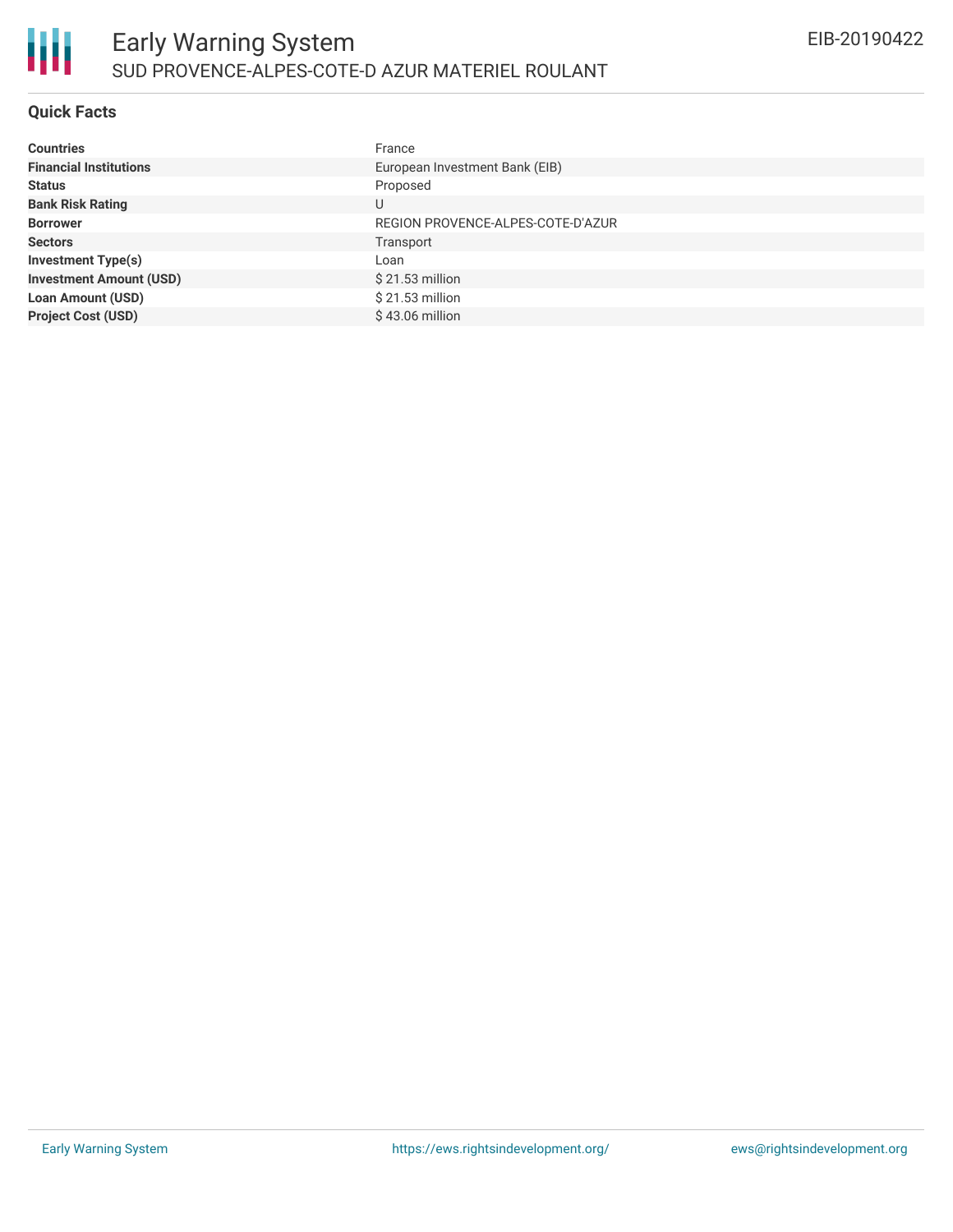

### **Project Description**

According to EIB website, the new rolling stock will replace the existing rolling stock which has reached the end of its economic life, is incompatible with the standards for transporting people with reduced mobility and is limited in terms of capacity and comfort. The new rolling stock will be specifically designed and sized for transportation needs and will meet current standards.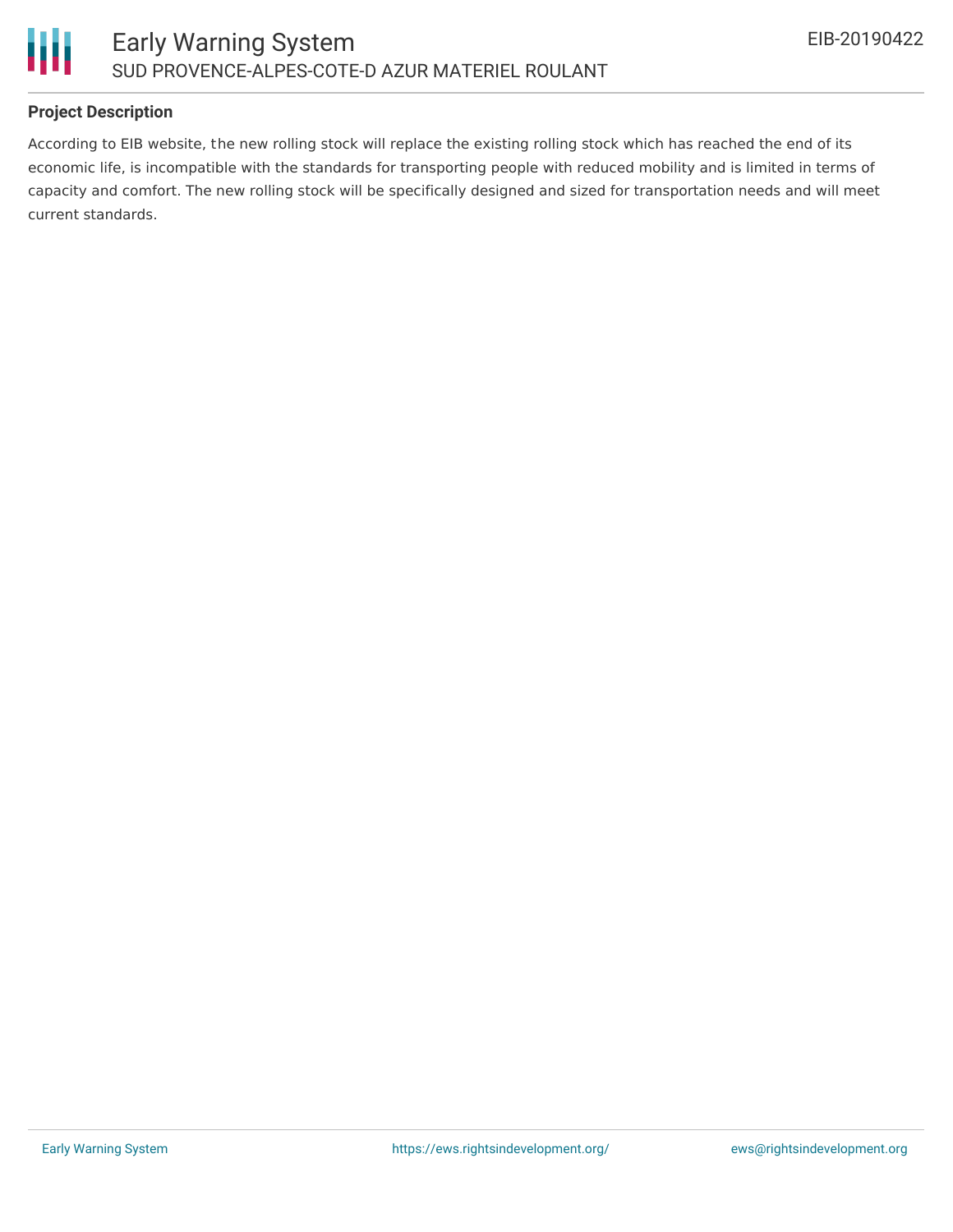

#### **Investment Description**

European Investment Bank (EIB)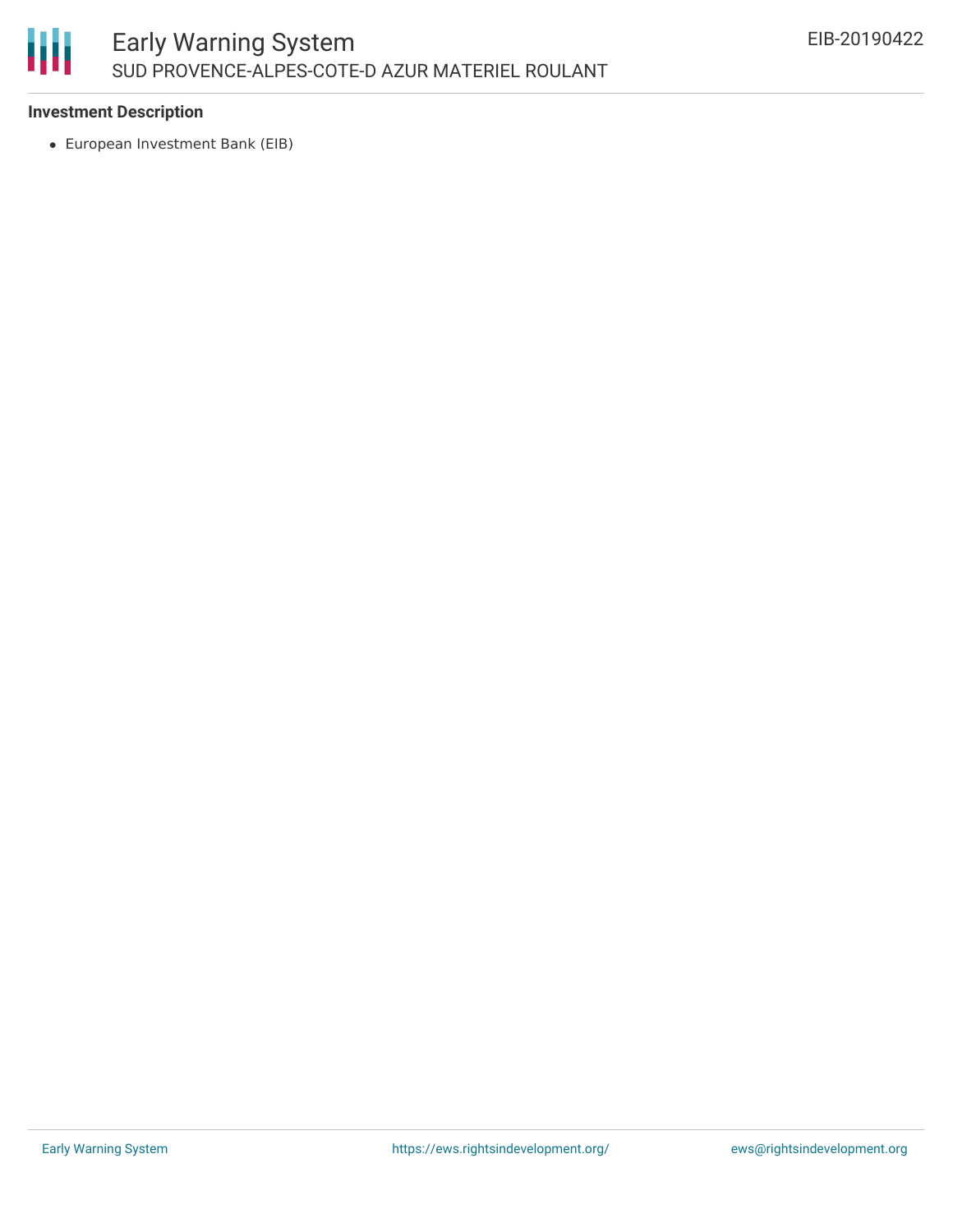#### **Contact Information**

No contact information provided at the time of disclosure.

#### **ACCOUNTABILITY MECHANISM OF EIB**

The EIB Complaints Mechanism is designed to facilitate and handle complaints against the EIB by individuals, organizations or corporations affected by EIB activities. When exercising the right to lodge a complaint against the EIB, any member of the public has access to a two-tier procedure, one internal - the Complaints Mechanism Office - and one external - the European Ombudsman. A complaint can be lodged via a written communication addressed to the Secretary General of the EIB, via email to the dedicated email address complaints@eib.org, by completing the online complaint form available at the following address: http://www.eib.org/complaints/form, via fax or delivered directly to the EIB Complaints Mechanism Division, any EIB local representation office or any EIB staff. For further details, check:

http://www.eib.org/attachments/strategies/complaints\_mechanism\_policy\_en.pdf

When dissatisfied with a complaint to the EIB Complaints Mechanism, citizens can then turn towards the European Ombudsman. A memorandum of Understanding has been signed between the EIB and the European Ombudsman establishes that citizens (even outside of the EU if the Ombudsman finds their complaint justified) can turn towards the Ombudsman on issues related to 'maladministration' by the EIB. Note that before going to the Ombudsman, an attempt must be made to resolve the case by contacting the EIB. In addition, the complaint must be made within two years of the date when the facts on which your complaint is based became known to you. You can write to the Ombudsman in any of the languages of the European Union. Additional details, including filing requirements and complaint forms, are available at: http://www.ombudsman.europa.eu/atyourservice/interactiveguide.faces